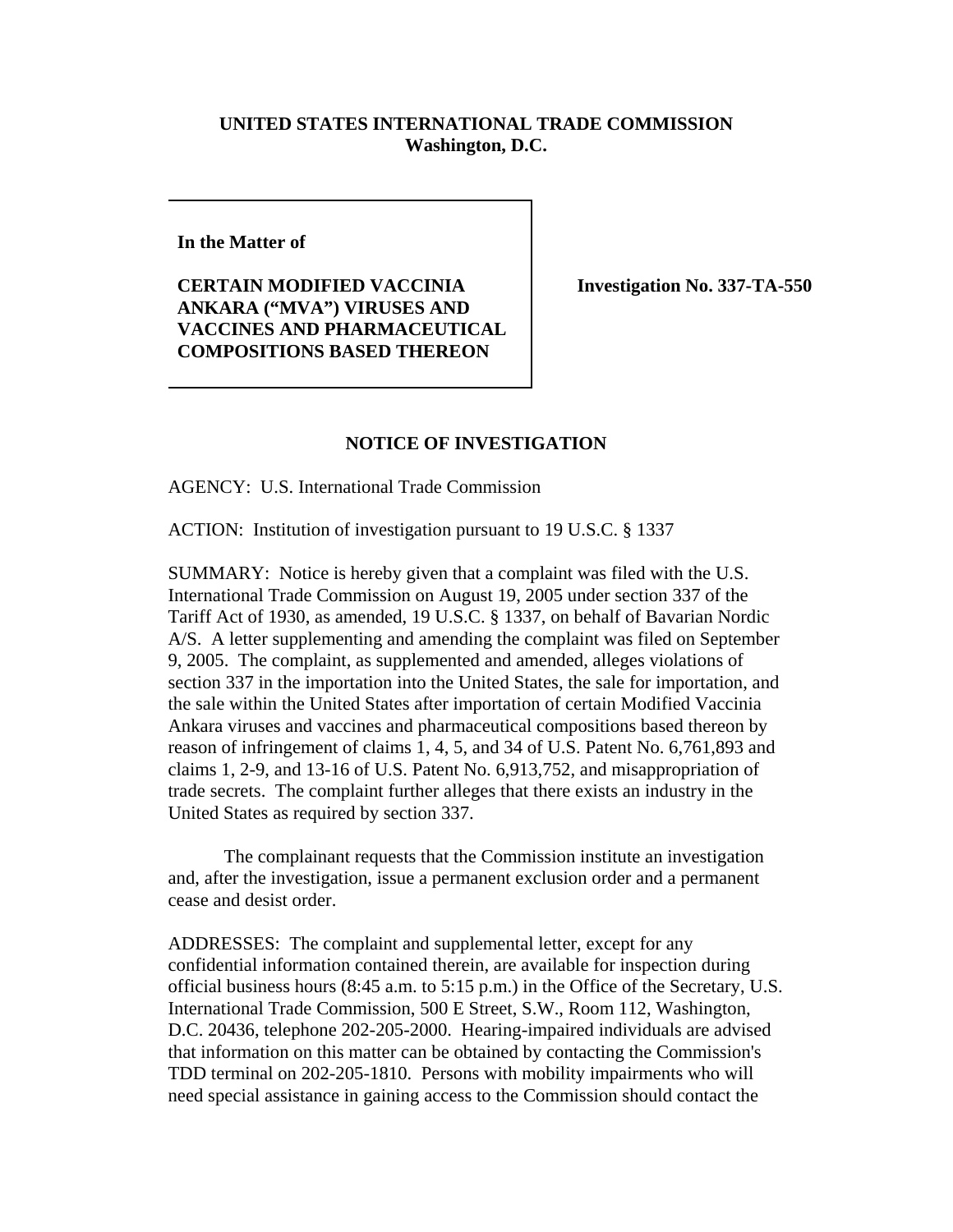Office of the Secretary at 202-205-2000. General information concerning the Commission may also be obtained by accessing its internet server at http://www.usitc.gov. The public record for this investigation may be viewed on the Commission's electronic docket (EDIS) at http://edis.usitc.gov.

FOR FURTHER INFORMATION CONTACT: Erin D.E. Joffre, Esq., Office of Unfair Import Investigations, U.S. International Trade Commission, telephone 202-205-2550 or Thomas S. Fusco, Esq., Office of Unfair Import Investigations, U.S. International Trade Commission, telephone 202-205-2571.

AUTHORITY: The authority for institution of this investigation is contained in section 337 of the Tariff Act of 1930, as amended, and in section 210.10 of the Commission's Rules of Practice and Procedure, 19 C.F.R. § 210.10 (2005).

SCOPE OF INVESTIGATION: Having considered the complaint, the U.S. International Trade Commission, on September 19, 2005, ORDERED THAT --

(1) Pursuant to subsection (b) of section 337 of the Tariff Act of 1930, as amended, an investigation be instituted to determine:

(a) whether there is a violation of subsection  $(a)(1)(B)$  of section 337 in the importation into the United States, the sale for importation, or the sale within the United States after importation of certain Modified Vaccinia Ankara ("MVA") viruses and vaccines and pharmaceutical compositions based thereon by reason of infringement of claims 1, 4, 5, or 34 of U.S. Patent No. 6,761,893 or claims 1, 2-9, 13-15 or 16 of U.S. Patent No. 6,913,752, and whether an industry in the United States exists or is in the process of being established as required by subsection  $(a)(2)$ of section 337; and

(b) whether there is a violation of subsection  $(a)(1)(A)$  of section 337 in the importation of certain MVA viruses and vaccines and pharmaceutical compositions based thereon or in the sale of such articles by reason of misappropriation of trade secrets, the threat or effect of which is to destroy or substantially injure an industry in the United States, and whether an industry in the United States.

(2) Pursuant to Commission Rule 210.50(b)(1), 19 C.F.R. § 210.50(b)(1), the presiding administrative law judge shall take evidence or other information and hear arguments from the parties and other interested persons with respect to the public interest in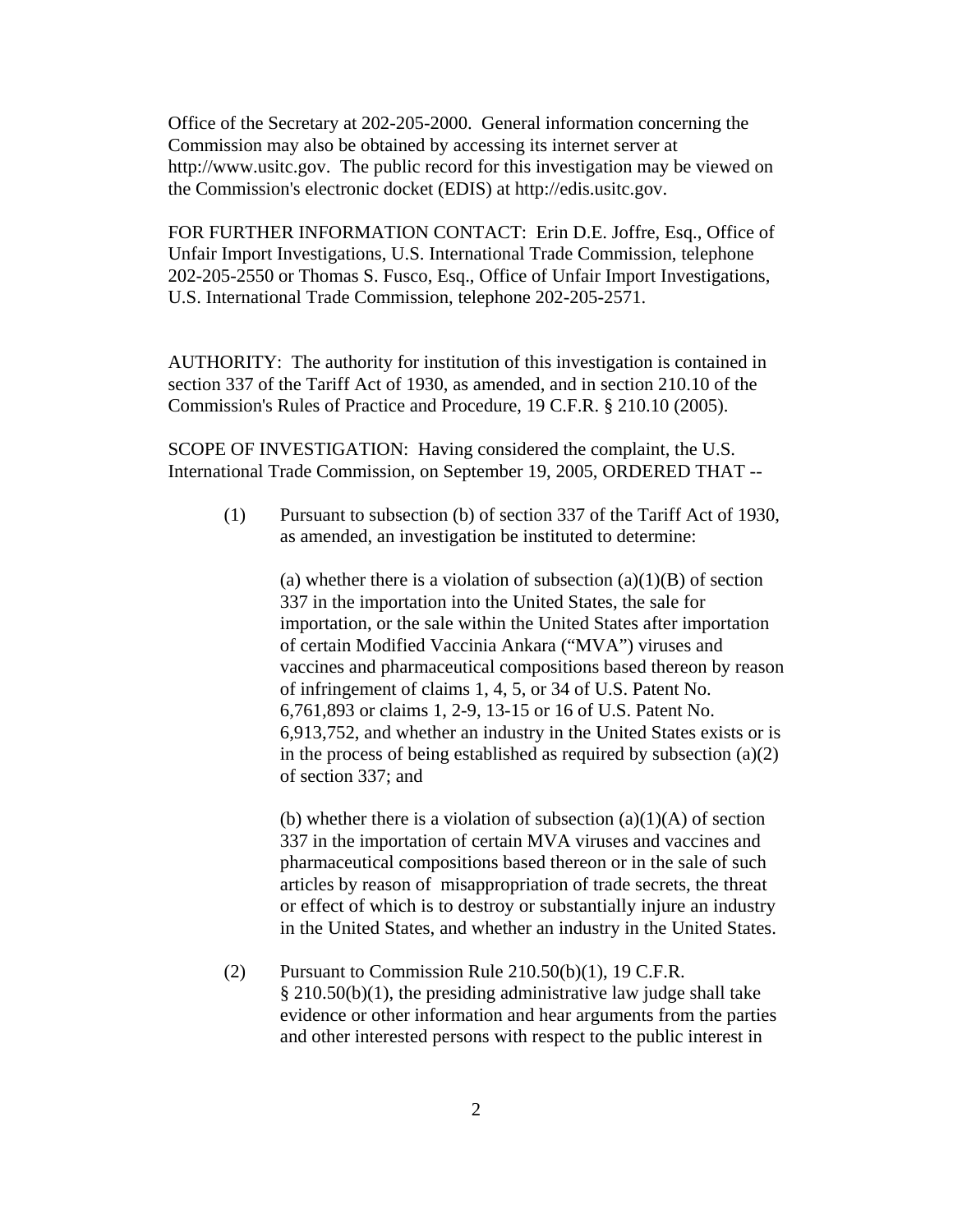this investigation, as appropriate, and provide the Commission with findings of fact on this issue.

- (3) For the purpose of the investigation so instituted, the following are hereby named as parties upon which this notice of investigation shall be served:
	- (a) The complainant is  $-$

Bavarian Nordic A/S Bogeskovvej 9 DK-3490 Kvistgard Denmark

(b) The respondent is the following company alleged to be in violation of Section 337 and upon which the complaint is to be served –

> Acambis, Plc Peterhouse Technology Park 100 Fulbourne Road Cambridge, CB1 9PT United Kingdom

- (c) Erin D.E. Joffre and Thomas S. Fusco, Office of Unfair Import Investigations, U.S. International Trade Commission, 500 E Street, S.W., Room 401, Washington, D.C. 20436, who shall be the Commission investigative attorneys, party to this investigation;
- (4) For the investigation so instituted, the Honorable Robert L. Barton, Jr. is designated as the presiding administrative law judge.

A response to the complaint and the notice of investigation must be submitted by the named respondent in accordance with section 210.13 of the Commission's Rules of Practice and Procedure, 19 C.F.R. § 210.13. Pursuant to 19 C.F.R. §§ 201.16(d) and 210.13(a), such response will be considered by the Commission if received no later than 20 days after the date of service by the Commission of the complaint and notice of investigation. Extensions of time for submitting a response to the complaint will not be granted unless good cause therefor is shown.

Failure of the respondent to file a timely response to each allegation in the complaint and in this notice may be deemed to constitute a waiver of the right to